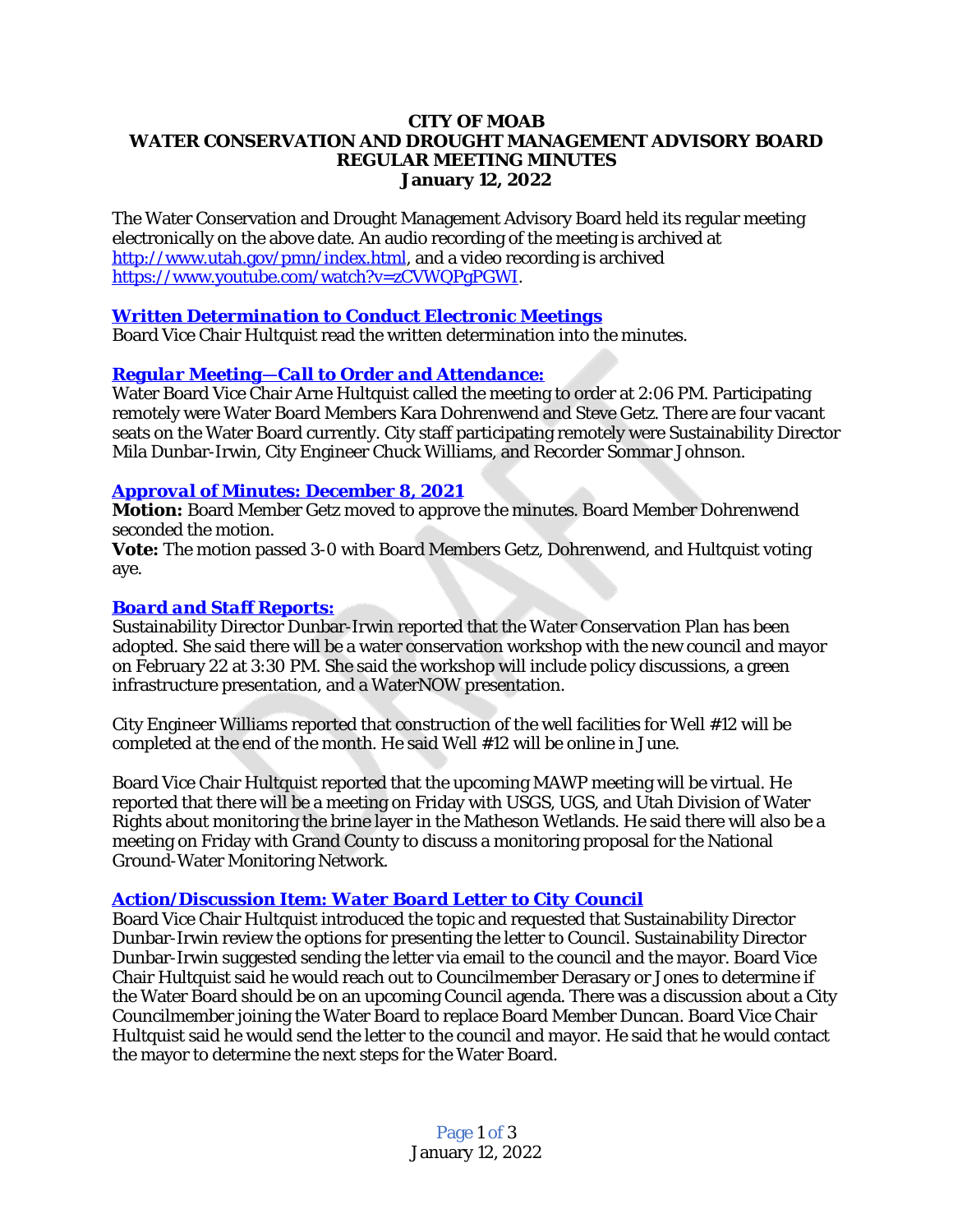# *Action Item: Meeting Schedule for 2022*

**Discussion:** Board Vice Chair Hultquist inquired about the meeting schedule for 2022. There was a discussion about meeting every other month instead of monthly.

**Motion:** Board Member Dohrenwend moved to continue with every other month on the second Wednesday of the odd months. Board Member Getz seconded the motion.

**Discussion:** Board Member Getz inquired when the WaterNOW Alliance would finish their project. Sustainability Director Dunbar-Irwin said the Alliance will present to Council on February 22 and to the Planning Commission on February 24. She said the date for the finished project is not determined yet. There was a discussion about the Water Board reviewing the presentation before final implementation.

**Vote:** The motion passed 3-0 with Board Members Getz, Dohrenwend, and Hultquist voting aye.

#### *[Discussion Item: Recommending New Board Members](https://youtu.be/zCVWQPgPGWI?t=1239)*

[Board Vice Chair Hultquist inquired about the plan for recommending new board members.](https://youtu.be/zCVWQPgPGWI?t=1239)  [Board Member Getz requested that one new board member be a City Councilmember. There](https://youtu.be/zCVWQPgPGWI?t=1239)  [was a discussion to confirm that a quorum for the Water Board equals three members. There](https://youtu.be/zCVWQPgPGWI?t=1239)  [was a discussion about advertising for new board members in the newspaper and on social](https://youtu.be/zCVWQPgPGWI?t=1239)  [media. City Recorder Johnson said that she will coordinate with the mayor to confirm what](https://youtu.be/zCVWQPgPGWI?t=1239)  [information to put in the newspaper and on social media.](https://youtu.be/zCVWQPgPGWI?t=1239) 

### *[Discussion Item: WaterNOW Presentation Regarding Greywater and](https://youtu.be/zCVWQPgPGWI?t=1485)  Landscaping*

Board Vice Chair Hultquist inquired about submitting suggestions to the WaterNOW Alliance. He shared his document with thoughts on the WaterNOW presentation and asked the Water Board for feedback. Sustainability Director Dunbar-Irwin said the WaterNOW Alliance is partnering with Western Resource Advocates on the Moab project. Board Vice Chair Hultquist reviewed the document he drafted. Board Member Dohrenwend said greywater can be a little problematic in our climate. She inquired if the document would be sent to WaterNOW from the entire Water Board. Board Vice Chair Hultquist said that if the board agrees on parts of the document, then those parts can be sent to WaterNOW from the board. If there is not agreement, then the document would be submitted by him personally instead.

Board Member Getz said he plans to compare the finished WaterNOW product to the San Juan Ordinances. There was discussion about the different sections of the document. Board Vice Chair Hultquist said he would review the document and then send it to Sustainability Director Dunbar-Irwin, who would forward it to the WaterNOW Alliance team.

#### *[Discussion Item: USGS National Groundwater Monitoring Network](https://youtu.be/zCVWQPgPGWI?t=2821)*

Board Vice Chair Hultquist reviewed the different options for groundwater monitoring. He reviewed what the USGS National Groundwater Monitoring Network does. He said that Grand County wants to apply for a grant for this program. He added that he would like the Water Board to ask the city to support the process of compiling data in one location which the county would be in charge of.

City Engineer Williams inquired if they want data from monitoring and production wells. Board Vice Chair Hultquist proposed the following sentence: "The City of Moab Water Board recommends the Moab City Council and Staff support Grand County's effort to become a groundwater monitoring data provider to the National Groundwater Monitoring Network." Board Member Getz inquired if the data would be accessible to anyone. Board Vice Chair Hultquist confirmed that the data is open to the public.

> Page 2 of 3 January 12, 2022